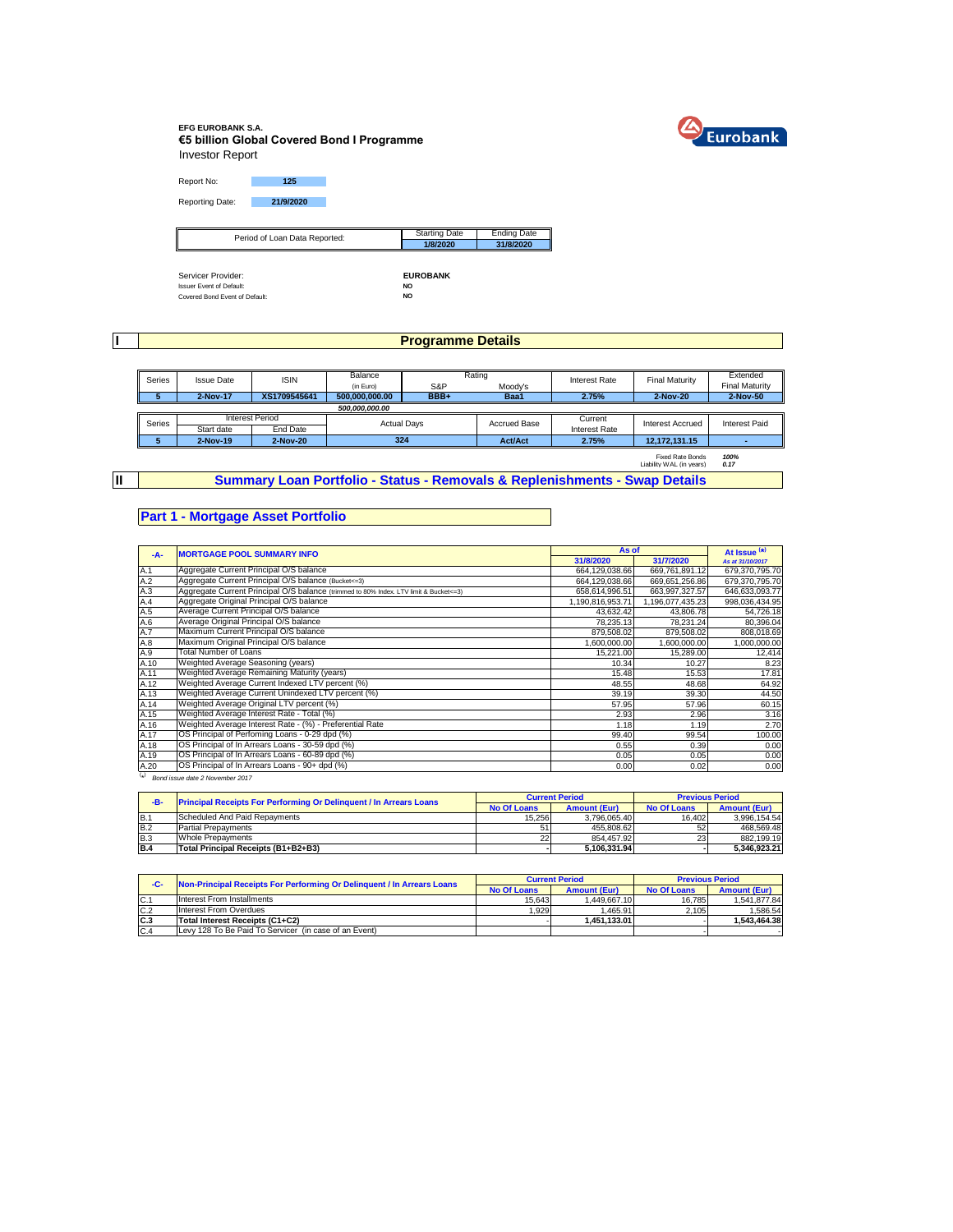# **Part 2 - Portfolio Status**

| -A- | <b>Portfolio Status</b>                       |                    | As of 31/8/2020     | <b>As at Previous Period</b> |                     |
|-----|-----------------------------------------------|--------------------|---------------------|------------------------------|---------------------|
|     |                                               | <b>No Of Loans</b> | <b>Amount (Eur)</b> | <b>No Of Loans</b>           | <b>Amount (Eur)</b> |
| A.1 | Performing Loans                              | 15.110             | 660.135.881.67      | 15.216                       | 666.703.674.07      |
| A.2 | Delinguent/In Arrears Loans 30 Day To 89 Days |                    | 3.993.156.99        |                              | 2.947.582.79        |
| A.3 | Totals (A1+ A2)                               | 15.221             | 664.129.038.66      | 15.286                       | 669.651.256.86      |
| A.4 | In Arrears Loans 90 Days To 360 Days          |                    | 0.00                |                              | 110.634.26          |
| A.5 | Denounced Loans                               |                    | 0.00                |                              | 0.00                |
| A.6 | Totals (A4+ A5)                               |                    | 0.00                |                              | 110.634.26          |

| -B-        | <b>Breakdown of In Arrears Loans Number Of Days Past Due</b> |     | As of 31/8/2020     | <b>As at Previous Period</b> |                     |
|------------|--------------------------------------------------------------|-----|---------------------|------------------------------|---------------------|
|            |                                                              |     | <b>Amount (Eur)</b> | <b>No Of Loans</b>           | <b>Amount (Eur)</b> |
| IB.        | $30$ Days < Installment <= 59 Days                           | 100 | 3.645.733.11        |                              | 2.644.828.88        |
| <b>B.2</b> | $60$ Davs < Installment <= 89 Davs                           |     | 347.423.88          |                              | 302.753.91          |
| <b>B.3</b> | Total (B1+B2=A2)                                             | 111 | 3.993.156.99        | 70                           | 2.947.582.79        |
| <b>B.4</b> | 90 Days < Installment <= 119 Days                            |     | 0.00                |                              | 71.438.73           |
| <b>B.5</b> | 120 Days < Installment <= 360 Days                           |     | 0.00                |                              | 39.195.53           |
| <b>B.6</b> | Total (B4+B5=A4)                                             |     | 0.00                |                              | 110.634.26          |

## **Part 3 - Replenished Loans - Removed Loans**

| $-A-$ | <b>Loan Amounts During The Period</b> | Replenishment<br>Loans | <b>Removed</b><br>Loans |
|-------|---------------------------------------|------------------------|-------------------------|
| A.1   | Total Outstanding Balance             | 0.00                   | 530.885.87              |
| A.2   | Number of Loans                       |                        | 22                      |

| lш | <b>Statutory Tests</b>                                                                                                                                                                                                                                                                                               | as of 31/8/2020                                              |      |
|----|----------------------------------------------------------------------------------------------------------------------------------------------------------------------------------------------------------------------------------------------------------------------------------------------------------------------|--------------------------------------------------------------|------|
|    | <b>Outstanding Bonds Principal</b><br>Outstanding Accrued Interest on Bonds <sup>1</sup><br><b>Total Bonds Amount</b>                                                                                                                                                                                                | 500.000.000.00<br>11,420,765.03<br>511,420,765.03            |      |
|    | Current Outstanding Balance of Loans                                                                                                                                                                                                                                                                                 | 664,129,038.66                                               |      |
|    | A. Adjusted Outstanding Principal of Loans <sup>2</sup><br>B. Accrued Interest on Loans<br>C. Outstanding Principal & accrued Interest of Marketable Assets<br>D. Aggregate Amount standing to the Credit of Trans. Account - excl. Commingling Res.<br>Z. WAV CB maturity x OS principal amount x Neg. Carry Factor | 658.614.996.51<br>1,543,623.19<br>0.00<br>0.00<br>437.500.00 |      |
|    | Nominal Value (A+B+C+D-Z)                                                                                                                                                                                                                                                                                            | 659,721,119.70                                               |      |
|    | Bonds / Nominal Value Assets Percentage                                                                                                                                                                                                                                                                              | 639,275,956.28                                               |      |
|    | <b>Nominal Value Test Result</b>                                                                                                                                                                                                                                                                                     |                                                              | Pass |
|    | <b>Net Present Value Test</b>                                                                                                                                                                                                                                                                                        |                                                              | Pass |
|    | Net Present Value<br>Net Present Value of Liabilities                                                                                                                                                                                                                                                                | 832,937,914.47<br>514, 154, 128.28                           |      |
|    | Parallel shift +200bps of current interest rate curve<br>Net Present Value<br>Net Present Value of Liabilities                                                                                                                                                                                                       | 815, 741, 101.76<br>512.392.577.76                           | Pass |
|    | Parallel shift -200bps of current interest rate curve<br>Net Present Value<br>Net Present Value of Liabilities                                                                                                                                                                                                       | 858.649.024.21<br>515, 957, 658.62                           | Pass |
|    | <b>Interest Rate Coverage Test</b>                                                                                                                                                                                                                                                                                   |                                                              | Pass |
|    | Interest expected to be received in respect of assets comprised in the Cover Pool during the 1st year<br>Interest due on all series of covered bonds during 1st year                                                                                                                                                 | 16,717,392.31<br>13,750,000.00                               |      |
|    | <b>Parameters</b>                                                                                                                                                                                                                                                                                                    |                                                              |      |
|    | LTV Cap                                                                                                                                                                                                                                                                                                              | 80.00%                                                       |      |
|    | Asset Percentage BoG<br>Asset Percentage <sup>3</sup>                                                                                                                                                                                                                                                                | 95.00%<br>80.00%                                             |      |
|    | Negative carry Margin                                                                                                                                                                                                                                                                                                | 0.50%                                                        |      |
|    | Reserve Ledger <sup>4</sup><br>Opening Balance<br>Required Reserve Amount<br>Amount credited to the account to bring balance to Required Amount                                                                                                                                                                      | 13,750,000.00<br>13.750.000.00<br>0.00                       |      |
|    | Available (Outstanding) Reserve Amount                                                                                                                                                                                                                                                                               | 13.750.000.00                                                |      |

0.00

<sup>1</sup> Outstanding Accrued Interest on Bonds as at end date of data reporting period<br><sup>2</sup> The adjusted Outstanding Principal of Loans is the current Principle Balance adjusted to a maximum of the LTV cap of the indexed propert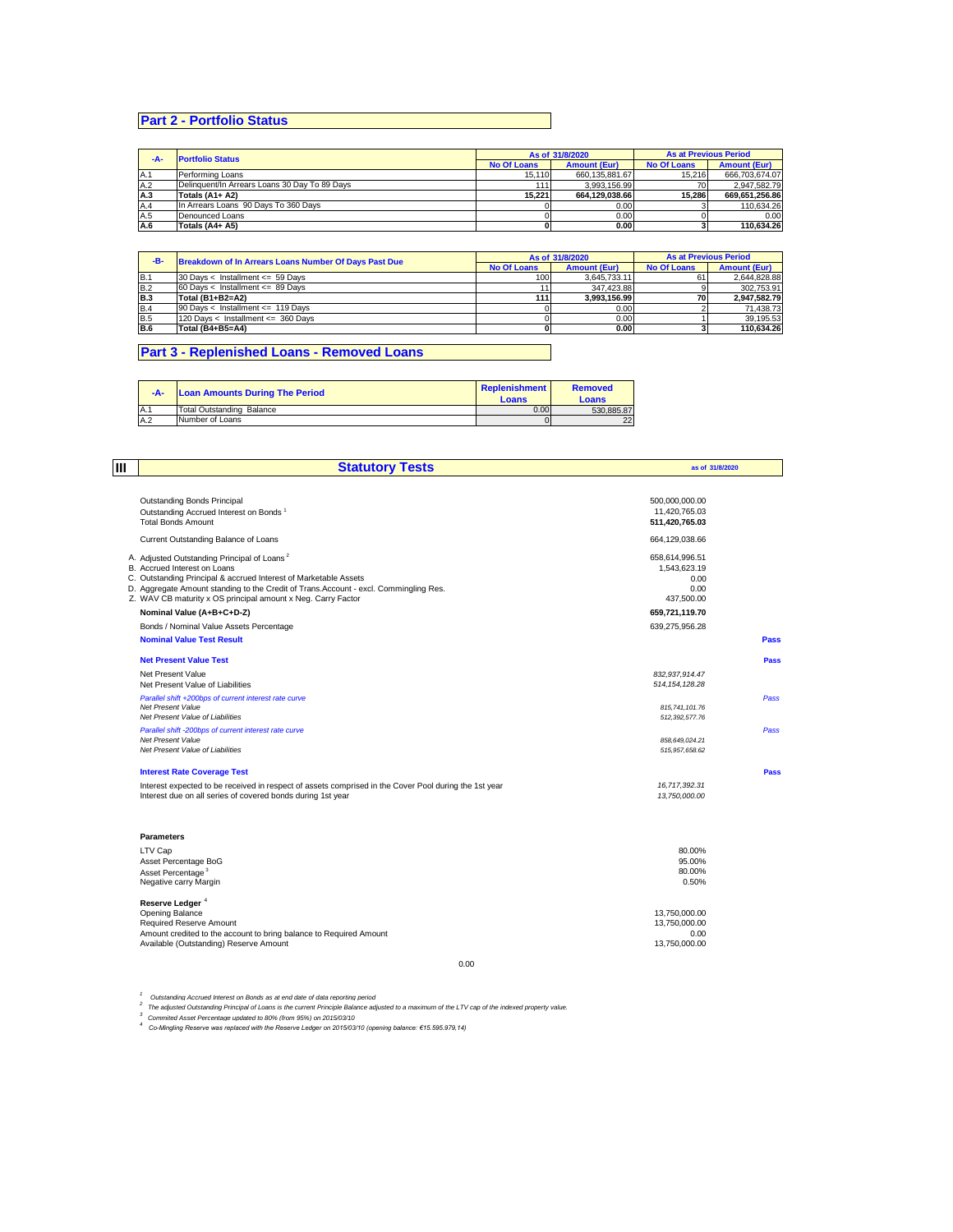**IV**

| <b>Portfolio Stratifications</b>                    |                |                  |                                 |                   |  |  |
|-----------------------------------------------------|----------------|------------------|---------------------------------|-------------------|--|--|
| <b>ORIGINAL LOAN AMOUNT</b>                         |                |                  |                                 |                   |  |  |
|                                                     | Num of loans   | % of loans       | <b>Disbursed Amount</b>         | % of Disbursed    |  |  |
| $0 - 37.500$                                        | 2,117          | 13.91%           | 61,073,157.65                   | 5.13%             |  |  |
| 37.501 - 75.000                                     | 7,020          | 46.12%           | 394,658,887.46                  | 33.14%            |  |  |
| 75.001 - 100.000                                    | 3,072          | 20.18%           | 273,968,827.14                  | 23.01%            |  |  |
| 100.001 - 150.000                                   | 2,157          | 14.17%           | 267, 303, 446. 20               | 22.45%            |  |  |
| 150.001 - 250.000                                   | 695            | 4.57%            | 131,222,328.46                  | 11.02%            |  |  |
| 250.001 - 500.000                                   | 140            | 0.92%            | 46,688,041.50                   | 3.92%             |  |  |
| $500.001 +$                                         | 20             | 0.13%            | 15,902,265.30                   | 1.34%             |  |  |
| <b>Grand Total</b>                                  | 15,221         | 100.00%          | 1,190,816,953.71                | 100.00%           |  |  |
| <b>OUTSTANDING LOAN AMOUNT</b>                      |                |                  |                                 |                   |  |  |
|                                                     | Num of Loans   | % of loans       | OS_Principal                    | % of OS_Principal |  |  |
| $0 - 37.500$                                        | 8,297          | 54.51%           | 171,023,683.30                  | 25.75%            |  |  |
| 37.501 - 75.000                                     | 4,832          | 31.75%           | 252,057,946.86                  | 37.95%            |  |  |
| 75.001 - 100.000                                    | 1,089          | 7.15%            | 93,231,316.36                   | 14.04%            |  |  |
| 100.001 - 150.000                                   | 717            | 4.71%            | 84,980,348.04                   | 12.80%            |  |  |
| 150.001 - 250.000                                   | 230            | 1.51%            | 42,232,033.13                   | 6.36%             |  |  |
| 250.001 - 500.000                                   | 47<br>g        | 0.31%            | 14,624,498.95                   | 2.20%<br>0.90%    |  |  |
| $500.001 +$<br><b>Grand Total</b>                   | 15,221         | 0.06%<br>100.00% | 5,979,212.02<br>664,129,038.66  | 100.00%           |  |  |
|                                                     |                |                  |                                 |                   |  |  |
| <b>ORIGINATION DATE</b>                             |                |                  |                                 |                   |  |  |
|                                                     | Num of Loans   | % of loans       | OS_Principal                    | % of OS_Principal |  |  |
| 1995-2004                                           | 2,732          | 17.95%           | 80,071,941.01                   | 12.06%            |  |  |
| 2005                                                | 1,822          | 11.97%           | 60,399,779.67                   | 9.09%             |  |  |
| 2006                                                | 1,830          | 12.02%           | 55,104,614.50                   | 8.30%             |  |  |
| 2007                                                | 816            | 5.36%            | 29,155,998.59                   | 4.39%             |  |  |
| 2008<br>2009                                        | 477<br>728     | 3.13%<br>4.78%   | 19,600,644.03<br>37,216,189.03  | 2.95%<br>5.60%    |  |  |
| 2010                                                | 1,587          | 10.43%           | 95,352,784.86                   | 14.36%            |  |  |
| 2011                                                | 1,586          | 10.42%           | 85,253,707.74                   | 12.84%            |  |  |
| 2012                                                | 704            | 4.63%            | 35,230,206.51                   | 5.30%             |  |  |
| 2013                                                | 455            | 2.99%            | 23,130,916.27                   | 3.48%             |  |  |
| 2014                                                | 387            | 2.54%            | 21,354,709.63                   | 3.22%             |  |  |
| 2015                                                | 510            | 3.35%            | 27,315,463.71                   | 4.11%             |  |  |
| 2016                                                | 510            | 3.35%            | 29,066,177.47                   | 4.38%             |  |  |
| 2017                                                | 354            | 2.33%            | 22,043,848.03                   | 3.32%             |  |  |
| 2018                                                | 275            | 1.81%            | 17,162,425.78                   | 2.58%             |  |  |
| 2019<br>2020                                        | 292<br>156     | 1.92%<br>1.02%   | 17,338,228.76<br>9,331,403.07   | 2.61%<br>1.41%    |  |  |
| <b>Grand Total</b>                                  | 15,221         | 100.00%          | 664,129,038.66                  | 100.00%           |  |  |
|                                                     |                |                  |                                 |                   |  |  |
| <b>MATURITY DATE</b>                                |                |                  |                                 |                   |  |  |
|                                                     | Num of Loans   | % of loans       | ОS<br>Principal                 | % of OS Principal |  |  |
| 2016 - 2020                                         | 172            | 1.13%            | 461,228.86                      | 0.07%             |  |  |
| 2021 - 2025<br>2026 - 2030                          | 3,070<br>3,727 | 20.17%<br>24.49% | 47,451,034.34<br>125,315,585.04 | 7.14%<br>18.87%   |  |  |
| 2031 - 2035                                         | 3,455          | 22.70%           | 165,539,012.34                  | 24.93%            |  |  |
| 2036 - 2040                                         | 2,502          | 16.44%           | 153,970,909.94                  | 23.18%            |  |  |
| 2041 - 2045                                         | 1,516          | 9.96%            | 112,613,271.32                  | 16.96%            |  |  |
| $2046 +$                                            | 779            | 5.12%            | 58,777,996.82                   | 8.85%             |  |  |
| <b>Grand Total</b>                                  | 15,221         | 100.00%          | 664,129,038.66                  | 100.00%           |  |  |
|                                                     |                |                  |                                 |                   |  |  |
| <b>REMAIN. TIME TO MATURITY</b>                     |                |                  |                                 |                   |  |  |
|                                                     |                |                  |                                 |                   |  |  |
|                                                     | Num of Loans   | % of loans       | OS<br>Principal                 | % of OS Principal |  |  |
| $0 - 40$ months                                     | 1,780          | 11.69%           | 15,702,978.40                   | 2.36%             |  |  |
| 40.01 - 60 months<br>60.01 - 90 months              | 1,169<br>1,688 | 7.68%<br>11.09%  | 25,087,289.51<br>45,290,814.46  | 3.78%<br>6.82%    |  |  |
| 90.01 - 120 months                                  | 1,809          | 11.88%           | 65,895,963.15                   | 9.92%             |  |  |
| 120.01 - 150 months                                 | 1,970          | 12.94%           | 82,198,096.34                   | 12.38%            |  |  |
| 150.01 - 180 months                                 | 1,495          | 9.82%            | 77,351,216.53                   | 11.65%            |  |  |
| over 180 months                                     | 5,310          | 34.89%           | 352,602,680.27                  | 53.09%            |  |  |
| <b>Grand Total</b>                                  | 15,221         | 100.00%          | 664,129,038.66                  | 100.00%           |  |  |
| <b>INTEREST RATE - EURO DENOMINATED LOANS</b>       |                |                  |                                 |                   |  |  |
|                                                     |                |                  | 'rıncıpaı                       |                   |  |  |
| $0.00\% - 1.00\%$                                   | 190            | 1.25%            | 9,449,902.63                    | 1.42%             |  |  |
| 1.01% - 2.00%                                       | 4,521          | 29.70%           | 188,443,351.29                  | 28.37%            |  |  |
| 2.01% - 3.00%                                       | 3.652          | 23.99%           | 154.651.858.69                  | 23.29%            |  |  |
| 3.01% - 4.00%                                       | 3,540          | 23.26%           | 194, 184, 857. 13               | 29.24%            |  |  |
| 4.01% - 5.00%<br>$5.01\% - 6.00\%$                  | 2,330          | 15.31%<br>4.97%  | 89,404,856.85                   | 13.46%<br>3.54%   |  |  |
| 6.01% - 7.00%                                       | 757<br>216     | 1.42%            | 23,485,378.03<br>4,255,266.15   | 0.64%             |  |  |
| $7.01% +$                                           | 15             | 0.10%            | 253,567.89                      | 0.04%             |  |  |
| <b>Grand Total</b>                                  | 15,221         | 100.00%          | 664,129,038.66                  | 100.00%           |  |  |
|                                                     |                |                  |                                 |                   |  |  |
| <b>CURRENT LTV_Indexed (Euro by Daily F/X Rate)</b> | Num of Loans   | % of loans       | OS_Principal                    | % of OS_Principal |  |  |
| $0.00\% - 20.00\%$                                  | 3,790          | 24.90%           | 62,633,495.00                   | 9.43%             |  |  |
| 20.01% - 30.00%                                     | 2,317          | 15.22%           | 78,775,426.40                   | 11.86%            |  |  |
| 30.01% - 40.00%                                     | 2,294          | 15.07%           | 100,096,749.56                  | 15.07%            |  |  |
| 40.01% - 50.00%                                     | 2,192          | 14.40%           | 116,360,455.58                  | 17.52%            |  |  |
| 50.01% - 60.00%                                     | 1,821          | 11.96%           | 113.009.981.50                  | 17.02%            |  |  |
| 60.01% - 70.00%                                     | 1,428          | 9.38%            | 96,005,874.33                   | 14.46%            |  |  |
| 70.01% - 80.00%                                     | 755            | 4.96%            | 52,296,455.74                   | 7.87%             |  |  |
| 80.01% - 90.00%                                     | 386            | 2.54%            | 25,610,914.13                   | 3.86%             |  |  |
| 90.01% - 100.00%<br>$100.00\% +$                    | 207<br>31      | 1.36%<br>0.20%   | 16,549,011.68<br>2,790,674.74   | 2.49%<br>0.42%    |  |  |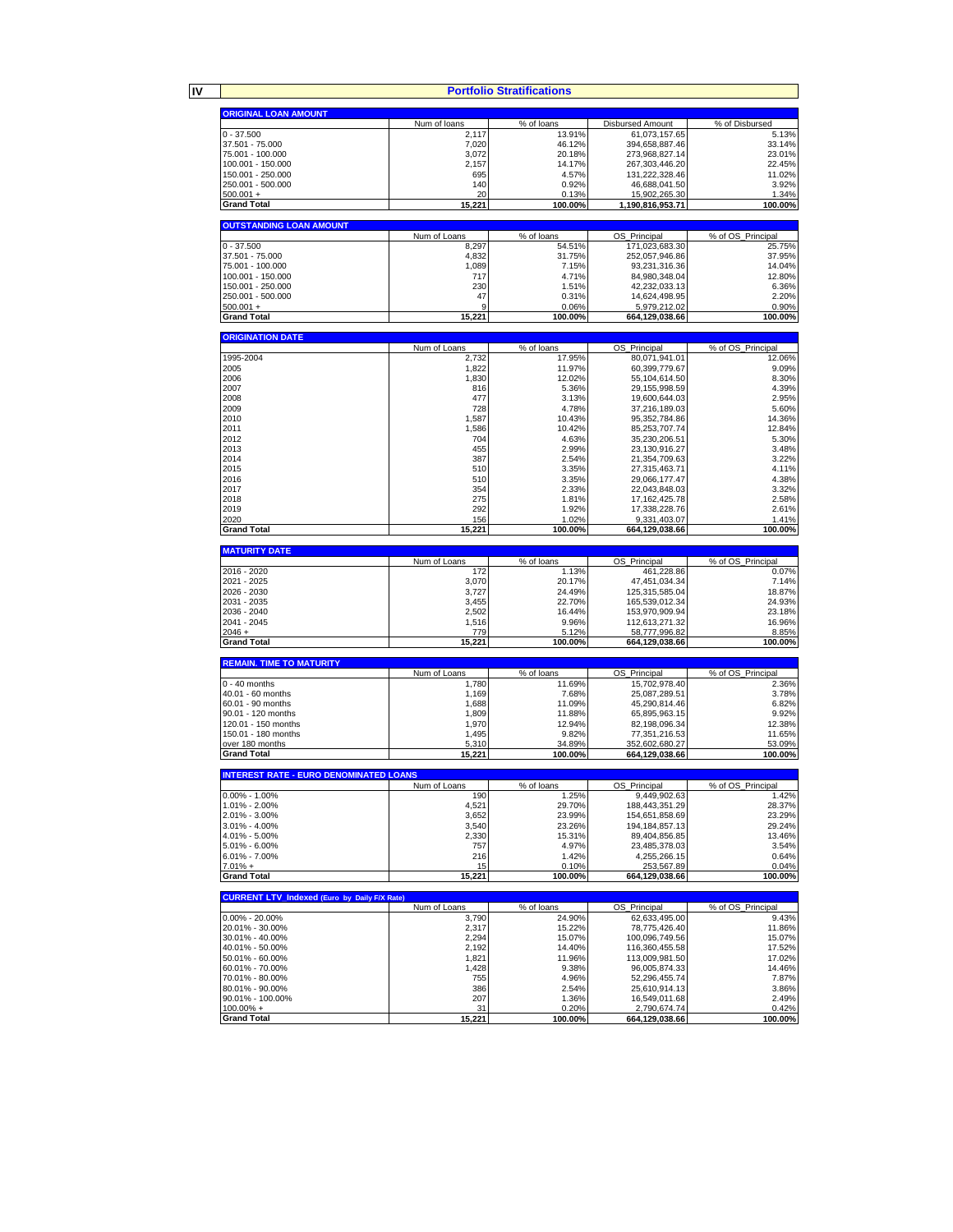|                                                          | <b>CURRENT LTV_Unindexed (Euro by Daily F/X Rate)</b> |                     |                                  |                            |
|----------------------------------------------------------|-------------------------------------------------------|---------------------|----------------------------------|----------------------------|
|                                                          | Num of Loans                                          | % of loans          | OS Principal                     | % of OS Principal          |
| $0.00\% - 20.00\%$                                       | 5,095                                                 | 33.47%              | 102,493,915.99                   | 15.43%                     |
| 20.01% - 30.00%                                          | 2,780                                                 | 18.26%              | 114,041,241.73                   | 17.17%                     |
| 30.01% - 40.00%<br>40.01% - 50.00%                       | 2,696                                                 | 17.71%              | 136,458,253.62                   | 20.55%                     |
| 50.01% - 60.00%                                          | 2,193<br>1,414                                        | 14.41%<br>9.29%     | 132,114,008.10<br>97,247,770.29  | 19.89%<br>14.64%           |
| 60.01% - 70.00%                                          | 817                                                   | 5.37%               | 63,174,649.05                    | 9.51%                      |
| 70.01% - 80.00%                                          | 211                                                   | 1.39%               | 17,138,640.47                    | 2.58%                      |
| 80.01% - 90.00%                                          | 10                                                    | 0.07%               | 897,149.89                       | 0.14%                      |
| 90.01% - 100.00%                                         | 4                                                     | 0.03%               | 504,469.69                       | 0.08%                      |
| $100.00\% +$                                             |                                                       | 0.01%               | 58,939.83                        | 0.01%                      |
| <b>Grand Total</b>                                       | 15,221                                                | 100.00%             | 664,129,038.66                   | 100.00%                    |
| <b>ORIGINAL LTV (Euro by Daily F/X Rate)</b>             |                                                       |                     |                                  |                            |
|                                                          | Num of Loans                                          | % of loans          | OS_Principal                     | % of OS_Principal          |
| $0.00\% - 20.00\%$                                       | 501                                                   | 3.29%               | 13,086,335.72                    | 1.97%                      |
| 20.01% - 30.00%                                          | 1,151                                                 | 7.56%               | 34,531,040.07                    | 5.20%                      |
| 30.01% - 40.00%                                          | 1,982                                                 | 13.02%              | 71,694,621.54                    | 10.80%                     |
| 40.01% - 50.00%                                          | 2,675                                                 | 17.57%              | 111,438,139.25                   | 16.78%                     |
| 50.01% - 60.00%                                          | 2,894                                                 | 19.01%<br>17.24%    | 136,911,591.44<br>127,626,564.65 | 20.62%                     |
| 60.01% - 70.00%<br>70.01% - 80.00%                       | 2,624<br>2,404                                        | 15.79%              | 117,489,777.10                   | 19.22%<br>17.69%           |
| 80.01% - 90.00%                                          | 678                                                   | 4.45%               | 34,455,998.42                    | 5.19%                      |
| 90.01% - 100.00%                                         | 264                                                   | 1.73%               | 14,643,222.63                    | 2.20%                      |
| $100.00\% +$                                             | 48                                                    | 0.32%               | 2,251,747.84                     | 0.34%                      |
| <b>Grand Total</b>                                       | 15,221                                                | 100.00%             | 664,129,038.66                   | 100.00%                    |
|                                                          |                                                       |                     |                                  |                            |
| <b>LOCATION OF PROPERTY</b>                              | Num of Loans                                          | % of loans          | OS Principal                     | % of OS_Principal          |
| Attica                                                   | 6,258                                                 | 41.11%              | 304,621,695.84                   | 45.87%                     |
| Thessaloniki                                             | 2,156                                                 | 14.16%              | 88,118,086.54                    | 13.27%                     |
| Macedonia                                                | 1,758                                                 | 11.55%              | 63,618,530.61                    | 9.58%                      |
| Peloponnese                                              | 1,049                                                 | 6.89%               | 41,534,262.54                    | 6.25%                      |
| Thessaly                                                 | 1,067                                                 | 7.01%               | 39,705,906.07                    | 5.98%                      |
| Sterea Ellada                                            | 835                                                   | 5.49%               | 32,552,193.21                    | 4.90%                      |
| Creta Island                                             | 528                                                   | 3.47%               | 25,352,189.74                    | 3.82%                      |
| Ionian Islands                                           | 238                                                   | 1.56%               | 10,709,565.03                    | 1.61%                      |
| Thrace                                                   | 512                                                   | 3.36%               | 19,375,211.09                    | 2.92%                      |
| Epirus<br>Aegean Islands                                 | 393<br>427                                            | 2.58%<br>2.81%      | 15,628,260.07<br>22,913,137.92   | 2.35%<br>3.45%             |
| <b>Grand Total</b>                                       | 15,221                                                | 100.00%             | 664,129,038.66                   | 100.00%                    |
|                                                          |                                                       |                     |                                  |                            |
| <b>SEASONING</b>                                         |                                                       |                     |                                  |                            |
| $0 - 12$                                                 | Num of Loans<br>304                                   | % of loans<br>2.00% | OS Principal<br>17,600,669.09    | % of OS_Principal<br>2.65% |
| 12 - 24                                                  | 232                                                   | 1.52%               | 14,232,425.55                    | 2.14%                      |
| 24 - 36                                                  | 255                                                   | 1.68%               | 17,217,627.33                    | 2.59%                      |
| $36 - 60$                                                | 923                                                   | 6.06%               | 53,245,176.56                    | 8.02%                      |
| $60 - 96$                                                | 1,332                                                 | 8.75%               | 69,835,465.96                    | 10.52%                     |
| over 96                                                  | 12,175                                                | 79.99%              | 491,997,674.17                   | 74.08%                     |
| <b>Grand Total</b>                                       | 15,221                                                | 100.00%             | 664,129,038.66                   | 100.00%                    |
| <b>LEGAL LOAN TERM</b>                                   |                                                       |                     |                                  |                            |
|                                                          | Num of Loans                                          | % of loans          | OS_Principal                     | % of OS_Principal          |
| $0 - 5$ years                                            | 13                                                    | 0.09%               | 153,088.61                       | 0.02%                      |
| 5 - 10 years                                             | 400                                                   | 2.63%               | 7,911,167.65                     | 1.19%                      |
| 10 - 15 years                                            | 2,368                                                 | 15.56%              | 54,364,451.14                    | 8.19%                      |
| 15 - 20 years                                            | 3,971                                                 | 26.09%              | 134,966,064.38                   | 20.32%                     |
| 20 - 25 years                                            | 3,356                                                 | 22.05%<br>24.02%    | 161,126,894.14                   | 24.26%                     |
| 25 - 30 years<br>30 - 35 years                           | 3,656                                                 |                     |                                  |                            |
|                                                          |                                                       |                     | 211,434,474.34                   | 31.84%                     |
|                                                          | 725                                                   | 4.76%               | 48,743,054.30                    | 7.34%                      |
| $35$ years $+$<br><b>Grand Total</b>                     | 732<br>15,221                                         | 4.81%<br>100.00%    | 45,429,844.10<br>664,129,038.66  | 6.84%<br>100.00%           |
|                                                          |                                                       |                     |                                  |                            |
| <b>REAL ESTATE TYPE</b>                                  |                                                       |                     |                                  |                            |
|                                                          | Num of Loans                                          | % of loans          | OS Principal                     | % of OS Principal          |
| Flats                                                    | 11,808<br>41.                                         | 77.58%<br>つつ<br>42% | 484,372,291.03<br>179.756.747.63 | 72.93%<br>27.07%           |
|                                                          | 15,221                                                | 100.00%             | 664,129,038.66                   | 100.00%                    |
| <b>Grand Total</b>                                       |                                                       |                     |                                  |                            |
| <b>LOAN PURPOSE</b>                                      | Num of Loans                                          | % of loans          | OS_Principal                     | % of OS Principal          |
| Construction                                             | 3,358                                                 | 22.06%              | 149,032,586.24                   | 22.44%                     |
| Purchase                                                 | 9,532                                                 | 62.62%              | 436,057,741.76                   | 65.66%                     |
| Repair                                                   | 2,143                                                 | 14.08%              | 71,166,172.01                    | 10.72%                     |
| Construction (re-mortgage)                               | 21                                                    | 0.14%               | 653,468.84                       | 0.10%                      |
| Purchase (re-mortgage)                                   | 121                                                   | 0.79%               | 5,349,694.09                     | 0.81%                      |
| Repair (re-mortgage)                                     | 46                                                    | 0.30%               | 1,869,375.72                     | 0.28%                      |
|                                                          | 15,221                                                | 100.00%             | 664,129,038.66                   | 100.00%                    |
|                                                          |                                                       |                     |                                  |                            |
| <b>Grand Total</b><br><b>INTEREST PAYMENT FREQUENCY</b>  | Num of Loans                                          | % of loans          | OS_Principal                     | % of OS_Principal          |
| FA                                                       | 15,183                                                | 99.75%              | 661,335,691.99                   | 99.58%                     |
| Balloon                                                  | 38                                                    | 0.25%               | 2.793.346.67                     | 0.42%                      |
| <b>Grand Total</b>                                       | 15,221                                                | 100.00%             | 664,129,038.66                   | 100.00%                    |
| <b>INTEREST RATE TYPE</b>                                |                                                       |                     |                                  |                            |
|                                                          | Num of Loans                                          | % of loans          | OS.<br>Principal                 | % of OS Principal          |
| Floating                                                 | 14,539                                                | 95.52%              | 636, 355, 302.50                 | 95.82%                     |
| Fixed Converting to Floating<br><b>Fixed to Maturity</b> | 566<br>116                                            | 3.72%<br>0.76%      | 25,945,203.88                    | 3.91%<br>0.28%             |
| <b>Grand Total</b>                                       | 15,221                                                | 100.00%             | 1,828,532.28<br>664,129,038.66   | 100.00%                    |